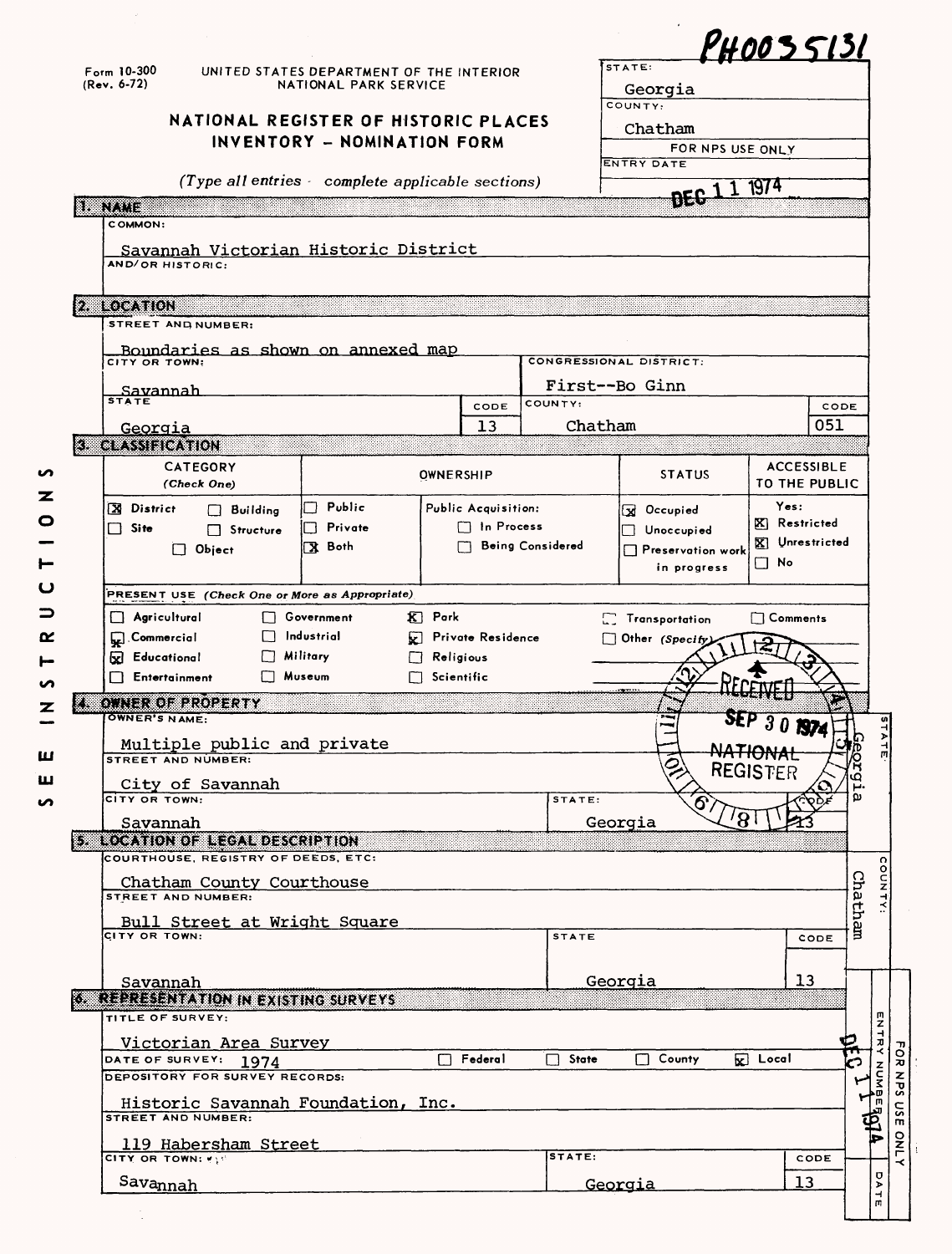| 7. DESCRIPTION   |           |                     |                |                       |             |           |                         |
|------------------|-----------|---------------------|----------------|-----------------------|-------------|-----------|-------------------------|
|                  |           |                     |                |                       | (Check One) |           |                         |
|                  | Excellent | Good<br>Foir<br>ГxІ |                | Deteriorated<br>Ruins |             | Unexposed |                         |
| <b>CONDITION</b> |           | (Check One)         |                |                       |             |           | (Check One)             |
|                  | Altered   |                     | Unaltered<br>⊡ |                       |             | Moved     | <b>XX</b> Original Site |

**DESCRIBE THE PRESENT AND ORIGINAL (if known) PHYSICAL APPEARANCE**

The Savannah Victorian Historic District comprises an area of approximately 45 city blocks located just south of the city's original settlement, which is now incorporated in the Savannah Historic District. The area is bounded on the north by Gwinnett Street, on the south by Anderson Street, and on the west and east by the building lines just beyond Montgomery Street and Price Street respectively. The District is subdivided into seven wards, which are further divided into lots averaging 60 by 90 feet.

Part of the District was once a military parade ground. In 1861, land just south of an open space known as Forsyth Park in Savannah was dedicated for military purposes. This extension of Forsyth Park, covering the size of six city blocks, was known as the new Military Parade Ground. After the Civil War, when such a space was no longer needed, the ordinance was repealed; and in 1867, the parade ground was officially added to Forsyth Park and became known as the Park Extension. It was shortly after this time that the area around the Extension was opened as a residential district.

The addition to the Park was originally a sandlot; and although an effort was made to have the area landscaped, nothing was done, so that the Park remains unlandscaped as it was when first incorporated.

Today the District is characterized by shaded, tree-lined streets on a grid plan with wide brick sidewalks and picturesque houses lined up on narrow landscaped lots. The majority of the homes are in the Carpenter "Box" style popular during the 1870's and 1880's. Resembling a box embellished by lace-like wood designs, these homes were the work of a carpenter who both designed and built the houses. Generally of wood, these dwellings were often turned into fanciful "gingerbread" structures by skilled craftsmen-carpenters.

Other architectural styles represented in the neighborhood include examples of brick row houses with cast iron lintels from the 1870's and the High Victorian Queen Anne style from the late 1880's and 1890's. The latter style, which required the services of a trained architect, was thought to be much more sophisticated and modern than the rather quaint carpenter-designed houses.

The first homes in the neighborhood were built in the area west of the Park Extension. Today, this section is being encroached by commercial establishments to the west on Montgomery Street. The majority of the houses are two-storey frame boxes that were decorated with wood embellishments. The degree of decoration varies from house to house, some having very little elaboration.

(Continued)



**in**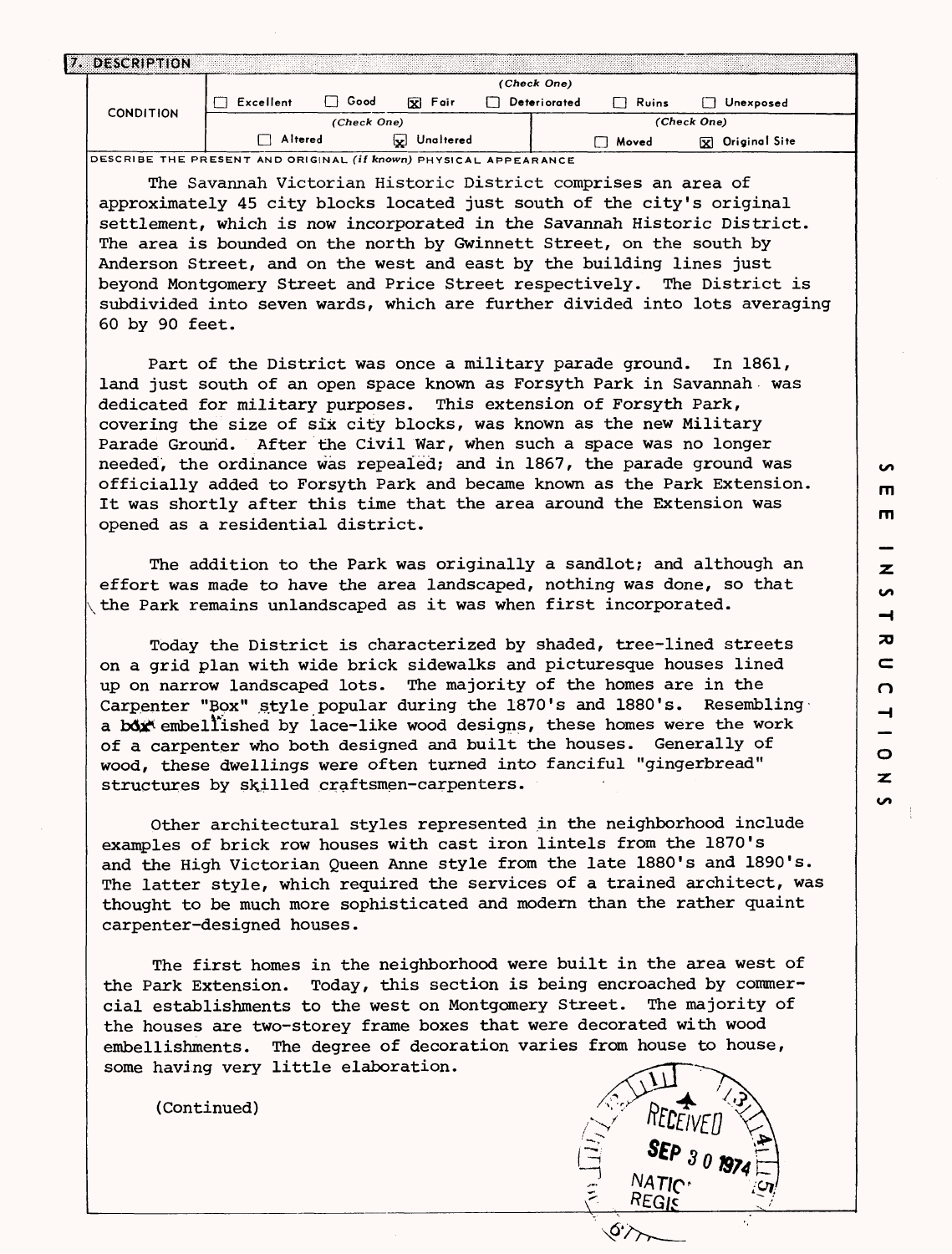| PERIOD (Check One or More as Appropriate)                |                  |                      |                                      |
|----------------------------------------------------------|------------------|----------------------|--------------------------------------|
| Pre-Columbian!                                           | 16th Century     | 18th Century         | 20th Century                         |
| 15th Century                                             | 17th Century     | 19th Century<br>ابجا |                                      |
| SPECIFIC DATE(S) (If Applicable and Known)               | <u>1870-1897</u> |                      |                                      |
| AREAS OF SIGNIFICANCE (Check One or More as Appropriate) |                  |                      |                                      |
| Abor iginal                                              | <b>Education</b> | Political            | Urban Planning<br>lх                 |
| Prehistoric                                              | Engineering      | Religion/Phi.        | $\boxed{\mathbf{X}}$ Other (Specify) |
| Historic                                                 | Industry         | losophy              | History                              |
| Agriculture                                              | Invention        | Science              |                                      |
| X Architecture                                           | Landscape        | Sculpture            |                                      |
| Art                                                      | Architecture     | Social/Human-        |                                      |
| Commerce                                                 | Literature       | itarian              |                                      |
| Communications                                           | Military         | Theater              |                                      |
| Conservation                                             | Music            | Transportation       |                                      |

**STATEMENT OF SIGNIFICANCE**

The Savannah Victorian Historic District contains an unusually high concentration of post-Civil War domestic architecture that includes examples from three different architectural styles prevalent in the 1870's, 1880's, and 1890's. The styles range from the Carpenter "Box" style to the Queen Anne style and include several fine brick townhouses scattered throughout the District.

The growth of the area became possible after the post Civil War extension of the street railways in Savannah, thereby allowing citizens to live farther away from their places of work. The post-Civil War expansion of Savannah drifted southward into the area incorporated in the Victorian District. The neighborhood was the first area opened up after the common land in Oglethorpe's original plan had been exhausted. (In Oglethorpe's plan, this new district had been designated as farm lots.) Wards and lots were laid out between 1868 and 1872, with the majority »f building activity occurring in a 27 year period covering the years 1870 to 1897.

The Victorian District, Savannah's first suburb, contains many homes built by prominent architects. William Gibbons Preston, designer of the Cotton Exchange, built the house at 223 East Gwinnett Street. A. S. Eichburg designed the home at 803 Whitaker as well as the Telfair Hospital.

Also included in the area are many homes by the Home Building Company, a building and loan association that provided money for the average citizen to build a new dwelling. Many of these homes were based on the published plans of Shoppell, which featured modest picturesque cottages.

The majority of people who populated the District were hard-working, middle-class families with moderate incomes. Street railroads made new areas of less expensive land available to average families who previously had to live in crowded in-town conditions.

(Continued)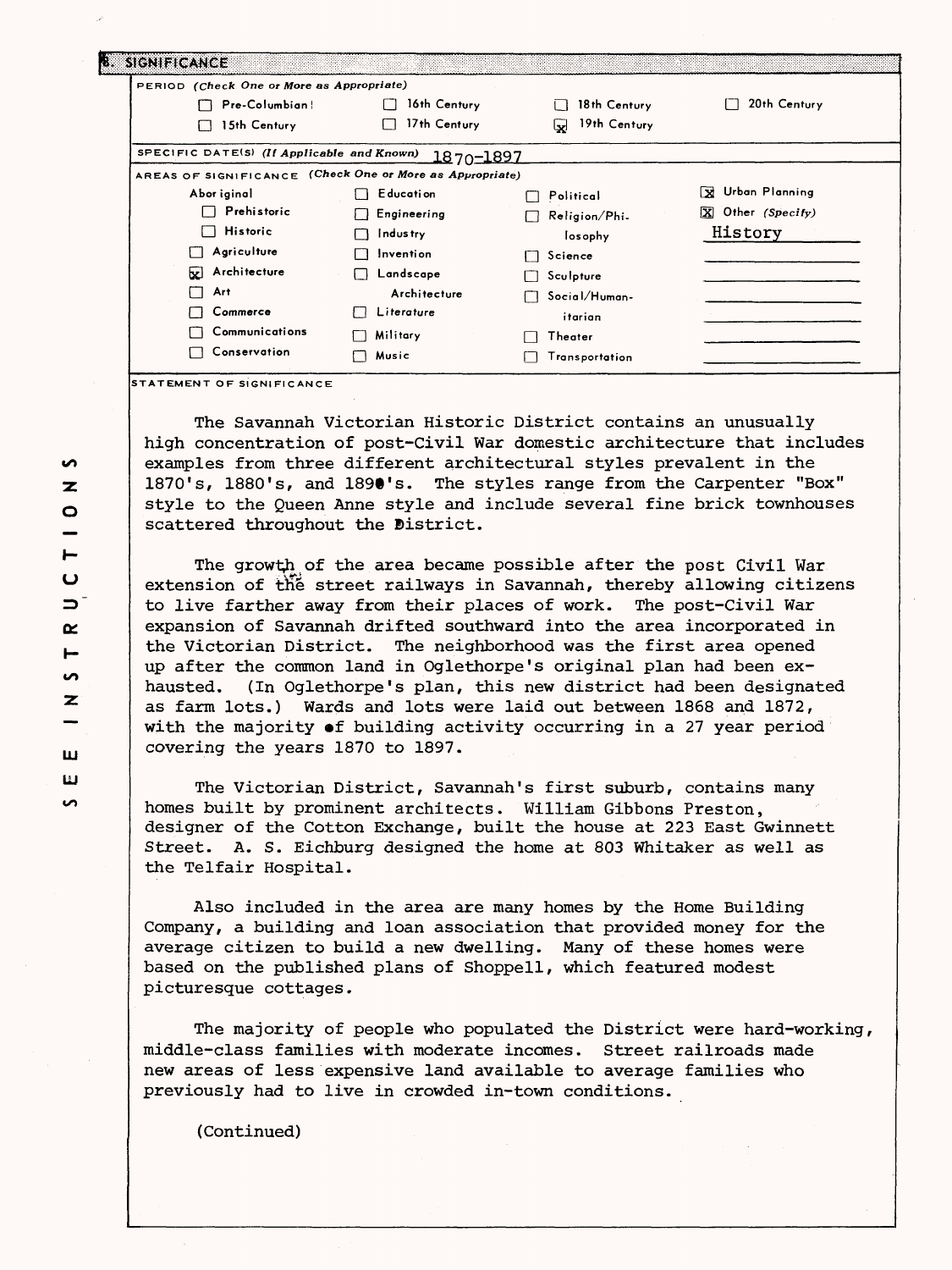|                     | 9. MAJOR BIBLIOGRAPHICAL REFERENCES                                                                                                                                                                                                                                                                                                                                                                                                                                                   |                                 |            |    |                 |                                 |                         |                                                                                                                                                          |              |               |                |
|---------------------|---------------------------------------------------------------------------------------------------------------------------------------------------------------------------------------------------------------------------------------------------------------------------------------------------------------------------------------------------------------------------------------------------------------------------------------------------------------------------------------|---------------------------------|------------|----|-----------------|---------------------------------|-------------------------|----------------------------------------------------------------------------------------------------------------------------------------------------------|--------------|---------------|----------------|
|                     | Lattimore, Beth, preliminary National Register form, April 12, 1974.                                                                                                                                                                                                                                                                                                                                                                                                                  |                                 |            |    |                 |                                 |                         |                                                                                                                                                          |              |               |                |
|                     | Macgregor, Elizabeth (Architectural Historian), personal inspection,<br>Winter, 1973.                                                                                                                                                                                                                                                                                                                                                                                                 |                                 |            |    |                 |                                 |                         |                                                                                                                                                          |              | $\mathcal{N}$ |                |
|                     |                                                                                                                                                                                                                                                                                                                                                                                                                                                                                       |                                 |            |    |                 |                                 |                         |                                                                                                                                                          |              | $\circ$       | O              |
|                     | Stavrolakis, Kristalia, personal inspection, August 15-16, 1974.                                                                                                                                                                                                                                                                                                                                                                                                                      |                                 |            |    |                 |                                 |                         |                                                                                                                                                          |              | V<br>O<br>U   |                |
|                     |                                                                                                                                                                                                                                                                                                                                                                                                                                                                                       |                                 |            |    |                 |                                 |                         |                                                                                                                                                          |              |               |                |
|                     | 10. GEOGRAPHICAL DATA                                                                                                                                                                                                                                                                                                                                                                                                                                                                 |                                 |            |    | w.              |                                 |                         |                                                                                                                                                          |              |               | 0              |
|                     | LATITUDE AND LONGITUDE COORDINATES<br>DEFINING A RECTANGLE LOCATING THE PROPERTY                                                                                                                                                                                                                                                                                                                                                                                                      |                                 |            | O. |                 |                                 |                         | LATITUDE AND LONGITUDE COORDINATES<br>DEFINING THE CENTER POINT OF A PROPERTY<br>OF LESS THAN TEN ACRES                                                  |              |               | ĸ.<br>$\alpha$ |
| CORNER              | LATITUDE                                                                                                                                                                                                                                                                                                                                                                                                                                                                              | LONGITUDE                       |            | R  |                 | LATITUDE                        |                         | <b>LONGITUDE</b>                                                                                                                                         |              |               |                |
|                     | Degrees Minutes Seconds   Degrees Minutes Seconds                                                                                                                                                                                                                                                                                                                                                                                                                                     |                                 |            |    |                 |                                 | Degrees Minutes Seconds | Degrees Minutes Seconds                                                                                                                                  |              |               |                |
| <b>NW</b><br>NE     | 32°<br>$u \cdot$<br>4<br>32 <sup>o</sup><br>$0\ell$ "<br>4                                                                                                                                                                                                                                                                                                                                                                                                                            | 81°<br>∙6<br>$81^{\circ}$<br>5' | 11"<br>27" |    | $\circ$         |                                 |                         |                                                                                                                                                          |              |               |                |
| SE.                 | 32<br>3<br>$38$ $"$                                                                                                                                                                                                                                                                                                                                                                                                                                                                   | 81°<br>$\cdots$ 5'              | 27"        |    |                 |                                 |                         |                                                                                                                                                          |              |               |                |
| <u>SW</u>           | ว.ค<br>APPROXIMATE ACREAGE OF NOMINATED PROPERTY: 150 acres                                                                                                                                                                                                                                                                                                                                                                                                                           | 81.2<br>6'                      | 11         |    |                 |                                 |                         |                                                                                                                                                          |              |               |                |
|                     | LIST ALL STATES AND COUNTIES FOR PROPERTIES OVERLAPPING STATE OR COU                                                                                                                                                                                                                                                                                                                                                                                                                  |                                 |            |    |                 |                                 |                         | <b>LDARIES</b>                                                                                                                                           |              |               |                |
| STATE:              |                                                                                                                                                                                                                                                                                                                                                                                                                                                                                       |                                 | CODE       |    | COUNTY          |                                 |                         |                                                                                                                                                          | CODE         | Ш             |                |
|                     |                                                                                                                                                                                                                                                                                                                                                                                                                                                                                       |                                 |            |    |                 |                                 |                         |                                                                                                                                                          |              | п             |                |
| STATE:              |                                                                                                                                                                                                                                                                                                                                                                                                                                                                                       |                                 | CODE       |    | COUNTY:         |                                 |                         |                                                                                                                                                          | CODE         |               |                |
| STATE:              |                                                                                                                                                                                                                                                                                                                                                                                                                                                                                       |                                 | CODE       |    | COUNTY:         |                                 | SEP 3.0 1974            |                                                                                                                                                          | CODE         | z             |                |
|                     |                                                                                                                                                                                                                                                                                                                                                                                                                                                                                       |                                 |            |    |                 |                                 | NATIONAL                |                                                                                                                                                          |              | ပ             |                |
| STATE:              |                                                                                                                                                                                                                                                                                                                                                                                                                                                                                       |                                 | CODE       |    | COUNTY:         |                                 | <b>REGISTER</b>         |                                                                                                                                                          | CODE         | ⊣             |                |
|                     | <b>NE FORM DREDAR EDITY</b>                                                                                                                                                                                                                                                                                                                                                                                                                                                           |                                 |            |    |                 |                                 |                         |                                                                                                                                                          |              | 70            |                |
|                     | NAME AND TITLE:                                                                                                                                                                                                                                                                                                                                                                                                                                                                       |                                 |            |    |                 |                                 |                         |                                                                                                                                                          |              | c             |                |
| <b>ORGANIZATION</b> | Kristalia Stavrolakis/Beth Lattimore, Acting Director, Historic Savannah                                                                                                                                                                                                                                                                                                                                                                                                              |                                 |            |    |                 |                                 |                         |                                                                                                                                                          |              | O             |                |
| <b>STREI</b>        | Historic Preservation Section, Dept. of Natural Resources Sept. 4, 1974                                                                                                                                                                                                                                                                                                                                                                                                               |                                 |            |    | Foundation      |                                 |                         |                                                                                                                                                          |              |               |                |
| CITY OR TOWN:       | Room 703C-10 Trinity-Washington Building, 270 Washington Street, S.W.<br>COR TOWN:                                                                                                                                                                                                                                                                                                                                                                                                    |                                 |            |    |                 |                                 |                         |                                                                                                                                                          | CODE         | z             |                |
|                     |                                                                                                                                                                                                                                                                                                                                                                                                                                                                                       |                                 |            |    |                 |                                 |                         |                                                                                                                                                          |              | ທ             |                |
|                     | Atlanta<br><b>EXAMPLE ALSON OFFICER CERTIFICATION</b>                                                                                                                                                                                                                                                                                                                                                                                                                                 |                                 |            |    |                 | Georgia                         | 30334                   | NATIONAL REGISTER VERIFICATION                                                                                                                           |              |               |                |
| Name<br>Title       | As the designated State Liaison Officer for the Na-<br>tional Historic Preservation Act of 1966 (Public Law<br>89-665), I hereby nominate this property for inclusion<br>in the National Register and certify that it has been<br>evaluated according to the criteria and procedures set<br>forth by the National Park Service. The recommended<br>level of significance of this nomination is:<br><b>State</b><br>National $\lfloor x \rfloor$<br>tate Historic Preservation Offider | Local                           |            |    | Date<br>ATTEST: | National Register.<br>Keeper of |                         | to time as a comparative and faith<br>I hereby certify that this property is included in the<br>Director, Office of Archeology and Historic Preservation |              |               |                |
| Date                | September 24, 1974                                                                                                                                                                                                                                                                                                                                                                                                                                                                    |                                 |            |    | Date            |                                 |                         |                                                                                                                                                          |              |               |                |
|                     |                                                                                                                                                                                                                                                                                                                                                                                                                                                                                       |                                 |            |    |                 |                                 |                         |                                                                                                                                                          | GP 0 931-894 |               |                |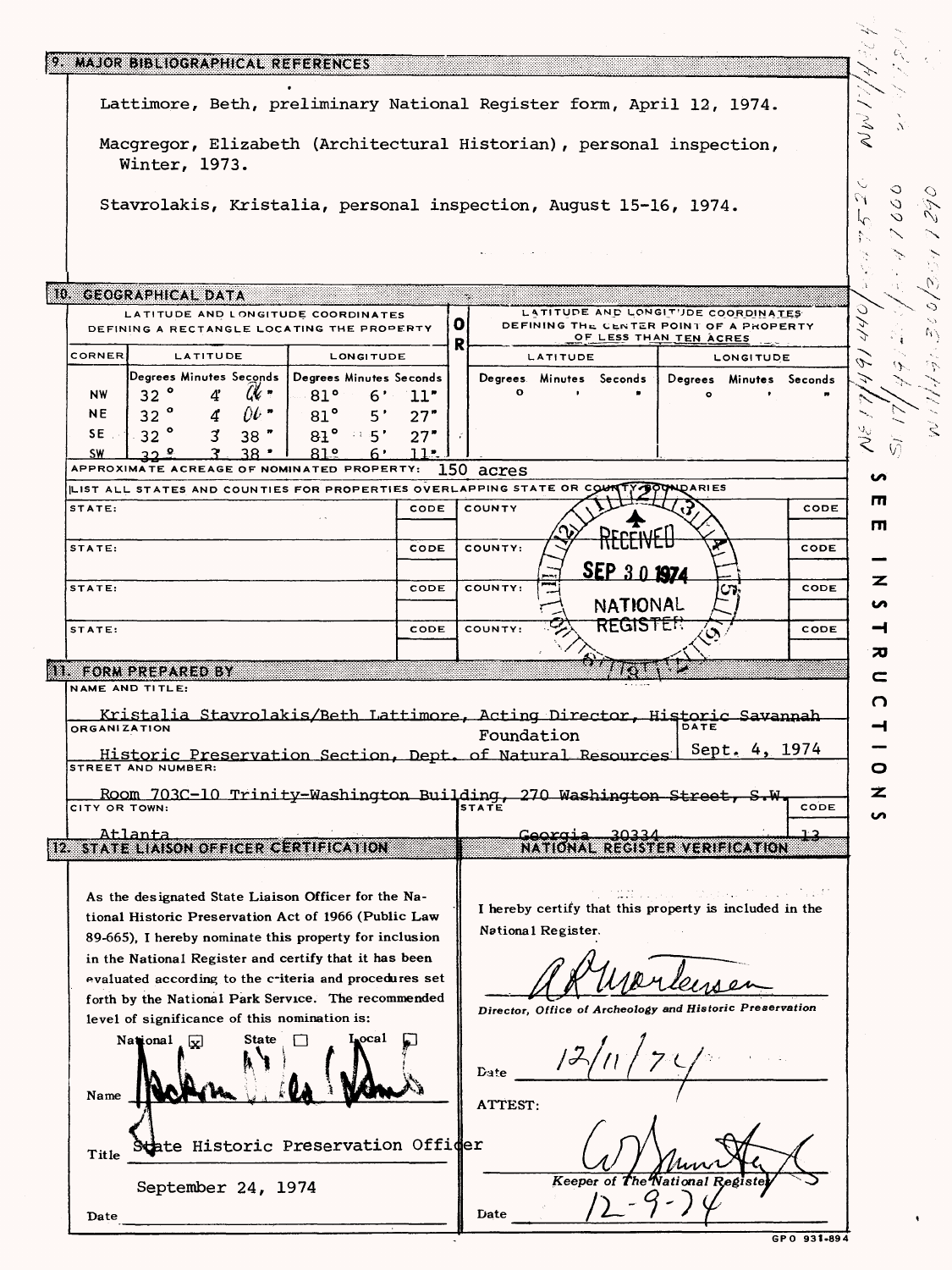| am 10-300a<br>UNITED STATES DEPARTMENT OF THE INTERIOR<br>1969<br><b>NATIONAL PARK SERVICE</b><br>WATIONAL REGISTER OF HISTORIC PLACES | <b>STATE</b><br>Georgia<br>COUNTY |      |
|----------------------------------------------------------------------------------------------------------------------------------------|-----------------------------------|------|
| $\left(\equiv\right)$<br>SEP 30 1974<br>INVENTORY - NOMINATION FORM                                                                    | Chatham<br>FOR NPS USE ONLY       |      |
| תי<br>NATIONAL<br>(Continuation Sheet)<br>REGISTER                                                                                     | <b>ENTRY NUMBER</b>               | DATE |
| (Number all entries)                                                                                                                   | nFC J                             | 1974 |

ion<br>7. DESCRIPTION (Continued--Savannah Victorian Historic District)

In addition to frame structures, brick homes are scattered throughout the area. Brick townhouses with dentil moulding, prevalent in downtown Savannah, found their way into the Victorian District. One of these houses is located at 117 West Park Avenue. It contains brick window lintels, a Greek Revival doorway, and excellent mantels and mouldings. Other brick structures include townhouses built in 1871 at 311-315 West Waldburg and a row at 210-220 West Bolton, built in 1872.

An exceptional home on the west side of the Park Extension is the red brick and terra cotta mansion at the corner of Whitaker and Gwinnett Streets. Built in the Queen Anne style by Atlanta architect A. S. Eichburg, the structure contains original frescoed walls, numerous examples of ceiling and dado stenciling, excellent millwork, and stained glass.

South of the Extension are six blocks in which domestic and commercial structures are located. Telfair Hospital stands facing the Extension. The hospital is an imposing Victorian structure built by architect A. S. Eichburg Henry Street School is located near the hospital. The school was built in 1892 after the plans of Boston architect William Gibbons Preston. The structure is decorated with excellent terra cotta designs.

The two blocks bounded by Anderson Street, Henry Street, Whitaker Street, and Drayton Street are occupied by Southern Bell in the eastern block and the Hellenic Center in the western. In addition, there are several gas stations situated at street corners in the six blocks below the Extension. In spite of these intrusions, the grid plan has not been affected.

The east side of the Park Extension was populated later in the century. In addition to carpenter houses, there are many structures in the High Victorian Queen Anne Style. Designed by trained architects, these houses have fine detailing on both the exterior and interior. The majority of these homes are of wood, although there are several brick structures. One of these houses, on Whitaker Street, was built in the late 1890's and contains elaborate carving and outstanding stained glass. Many of these homes have turrets and an elaborate massing of forms.

East-west corridors of the District have less traffic and therefore contain fewer intrusions. North-south streets are heavy traffic carriers, and most of the encroachment has been along these avenues.

Today the District is populated by Blacks and is generally run down and in a poor state of repair. There have been several efforts made by individuals to restore homes and move into the neighborhood. The efforts of these people, while only a beginning, have been successful.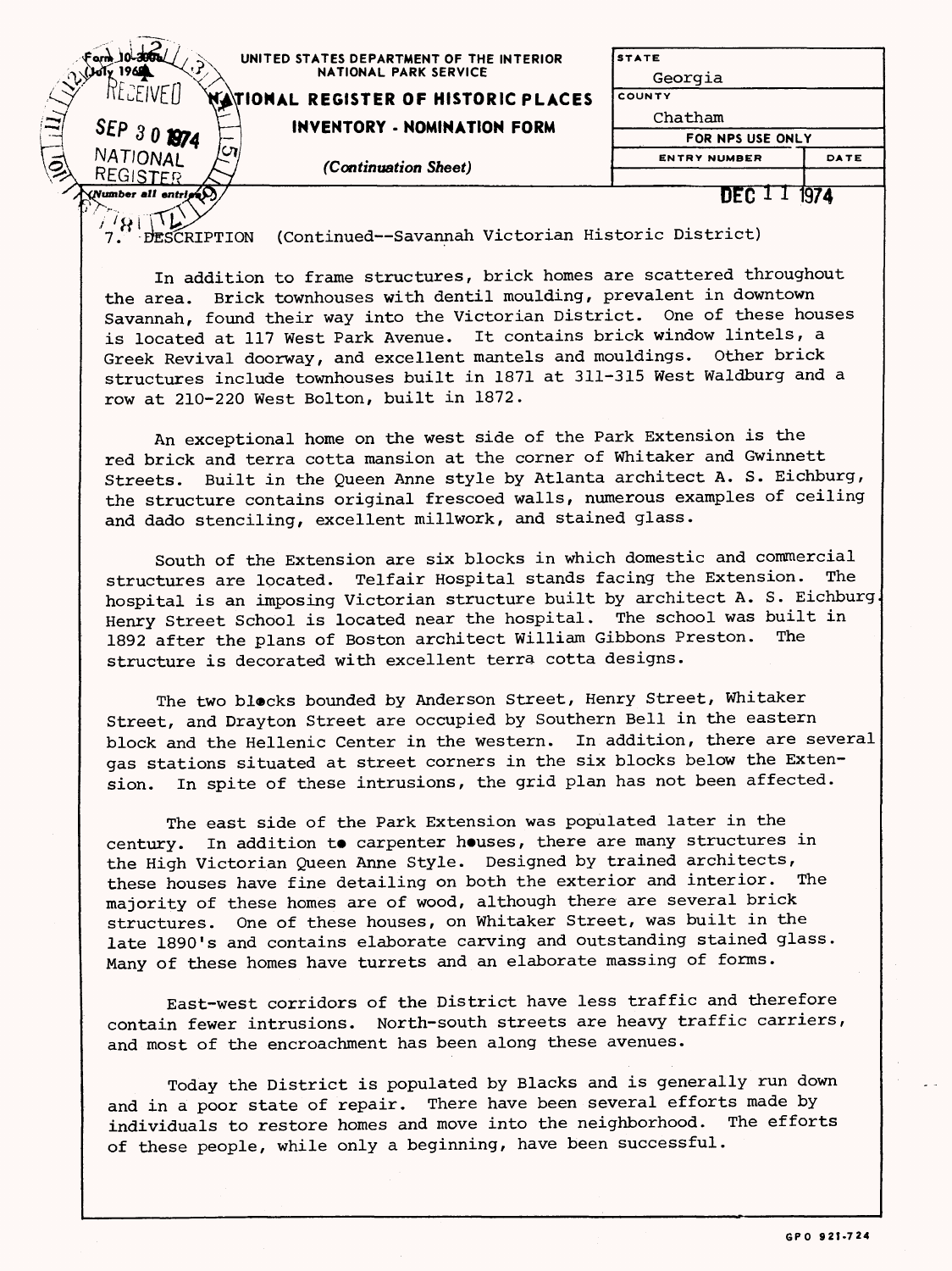| Form 10-300a |
|--------------|
| (July 1969)  |

#### UNITED STATES DEPARTMENT OF THE INTERIOR NATIONAL PARK SERVICE

## **NATIONAL REGISTER OF HISTORIC PLACES**

### **INVENTORY - NOMINATION FORM**

*(Continuation Sheet)*

| <b>STATE</b>        |    |
|---------------------|----|
| <u>Georgia</u>      |    |
| <b>COUNTY</b>       |    |
| Chatham             |    |
| FOR NPS USE ONLY    |    |
| <b>ENTRY NUMBER</b> | 35 |
|                     |    |

(Number all entries)

8. SIGNIFICANCE (Continued—Savannah Victorian Historic District)

Several important Savannah names are associated with the area, including Dr. J. J. Waring, City Alderman (1866-69, 1877-79) and respected doctor who was considered a hero of the Yellow Fever epidemic of 1876. Waring originated the system which drained the swamplands east of the city, thereby removing the source of the dreaded disease.

Other names associated with the area include Colonel Charles H. Olmstead, Commander of the Confederate troops at Fort Pulaski. Olmstead lived at 305 East Gwinnett Street during the latter years of his life. Judge William Harden, of 223 East Gwinnett, a prominent lawyer and City Court judge, compiled and published a history of Savannah and South Georgia, still a very useful reference book. William Estill, Jr., whose family owned the Savannah Morning News, built the handsome Carpenter style house of 111 West Gwinnett Street.

The Victorian District represents an important phase in the growth of Savannah. It is indicative of an era, now vanished, and is typical of a late 19th century residential neighborhood. With a high concentration of Victorian structures, such as may never be built again, the area is a valid target for preservation and should be restored to its former status.